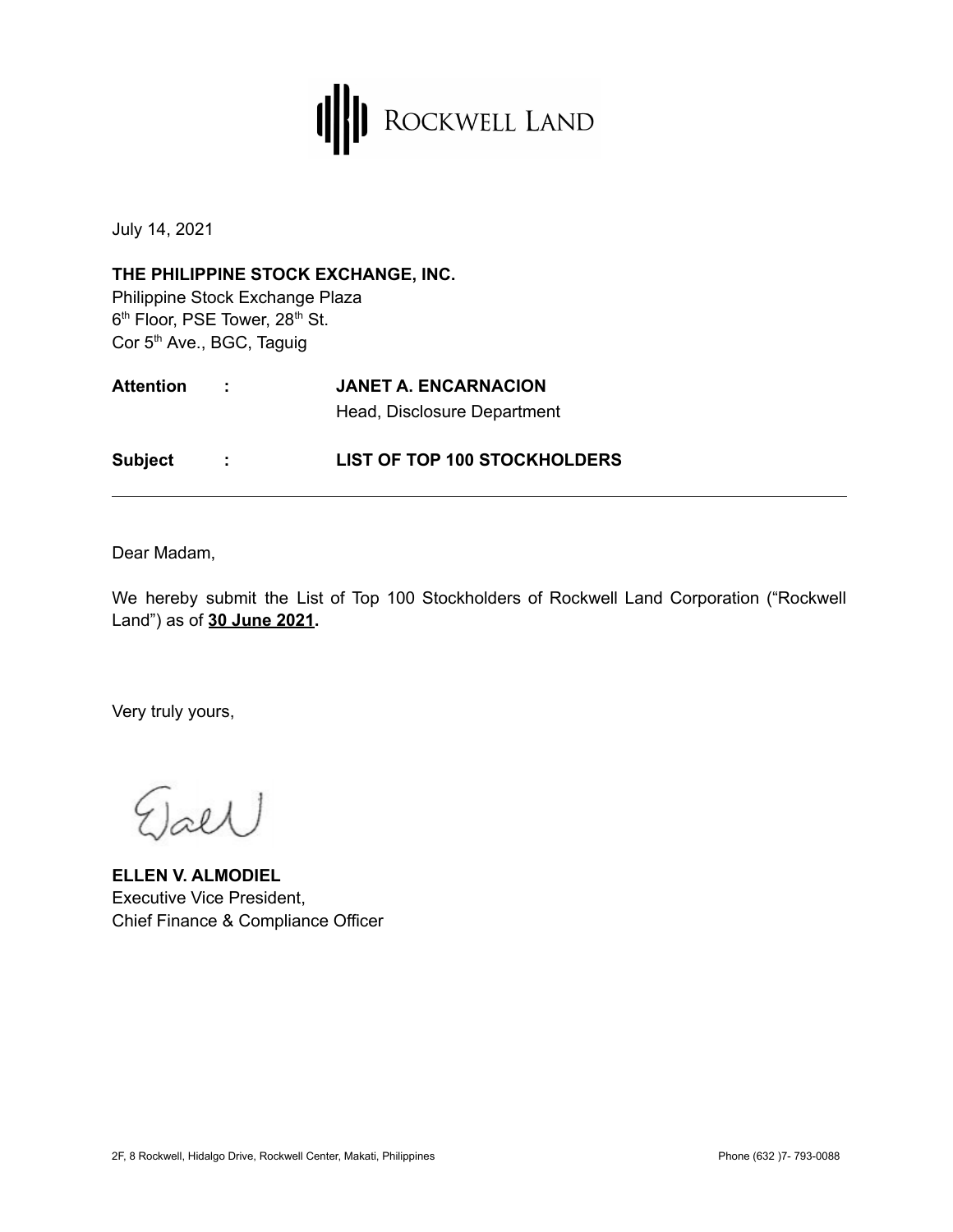## Report Title: Ownership of Securities by Citizenship

Issuer Code ROCK Issuer Name ROCKWELL LAND CORPORATION As of 06/30/2021 Class Type **COMMON** 

Printed by : ate57848 Report ID : STA16-020 Print Date : 7/4/2021 12:29:25PM

| <b>CITIZENSHIP</b>               |                                       | <b>OUTSTANDING</b>   | <b>AMOUNT</b>                                     | PAID-UP             | <b>PERCENTAGE</b> | # OF STOCKHOLDERS        |  |
|----------------------------------|---------------------------------------|----------------------|---------------------------------------------------|---------------------|-------------------|--------------------------|--|
| <b>FILIPINO</b>                  |                                       | 6,019,553,288.00     | 6,019,553,288.00                                  | 6,019,553,288.00    | 98.4108 %         | 46050                    |  |
| <b>NEW ZEALAND</b>               |                                       | 313.00               | 313.00                                            | 313.00              | 0.0000 %          |                          |  |
| <b>TAIWANESE</b>                 |                                       | 1,504.00             | 1,504.00                                          | 1,504.00            | 0.0000 %          |                          |  |
| <b>AMERICAN</b>                  |                                       | 43,550.00            | 43,550.00                                         | 43,550.00           | 0.0007 %          | 14                       |  |
| <b>AUSTRALIAN</b>                |                                       | 3,327.00             | 3,327.00                                          | 3,327.00            | 0.0001 %          | $\overline{2}$           |  |
| <b>BRITISH</b>                   |                                       | 5,130.00             | 5,130.00                                          | 5,130.00            | 0.0001%           | 4                        |  |
| CANADA                           |                                       | 28,037.00            | 28,037.00                                         | 28,037.00           | 0.0005 %          | 8                        |  |
| CANADIAN                         |                                       | 4,719.00             | 4,719.00                                          | 4.719.00            | 0.0001 %          | 3                        |  |
| <b>CHINESE</b>                   |                                       | 1,882.00             | 1,882.00                                          | 1,882.00            | 0.0000 %          |                          |  |
| OTHER ALIEN                      |                                       | 97,120,448.00        | 97,120,448.00                                     | 97,120,448.00       | 1.5878 %          | 1                        |  |
|                                  | <b>TOTAL:</b>                         | 6,116,762,198.00     | 6,116,762,198.00                                  | 6,116,762,198.00    | 100%              | 46085                    |  |
| <b>SCHEDULE OF CAPITAL STOCK</b> |                                       |                      |                                                   |                     |                   |                          |  |
|                                  |                                       | <b>CAPITAL STOCK</b> |                                                   | <b>TOTAL SHARES</b> |                   |                          |  |
| NO. OF SHARES<br><b>AMOUNT</b>   |                                       |                      | <b>ISSUED SHARES</b><br><b>OUTSTANDING SHARES</b> |                     |                   | <b>SUBSCRIBED SHARES</b> |  |
|                                  | 9,000,000,000.00                      | 9,000,000,000.00     | 6,116,762,198.00                                  | 6,243,382,344.00    |                   |                          |  |
|                                  |                                       |                      |                                                   |                     |                   |                          |  |
|                                  | 551,307,480.00<br><b>PCD FILIPINO</b> |                      |                                                   |                     |                   |                          |  |
|                                  | PCD NON-FILIPINO<br>97,120,448.00     |                      |                                                   |                     |                   |                          |  |
| <b>PCD TREASURY</b>              |                                       | 0.00                 |                                                   |                     |                   |                          |  |
| <b>TREASURY (Certificated)</b>   | 126,620,146.00                        |                      |                                                   |                     |                   |                          |  |

Percentage: 1.59 %

Approved

97,208,910.00

Noted By:

Processed By:

**TOTAL FOREIGN SHARES**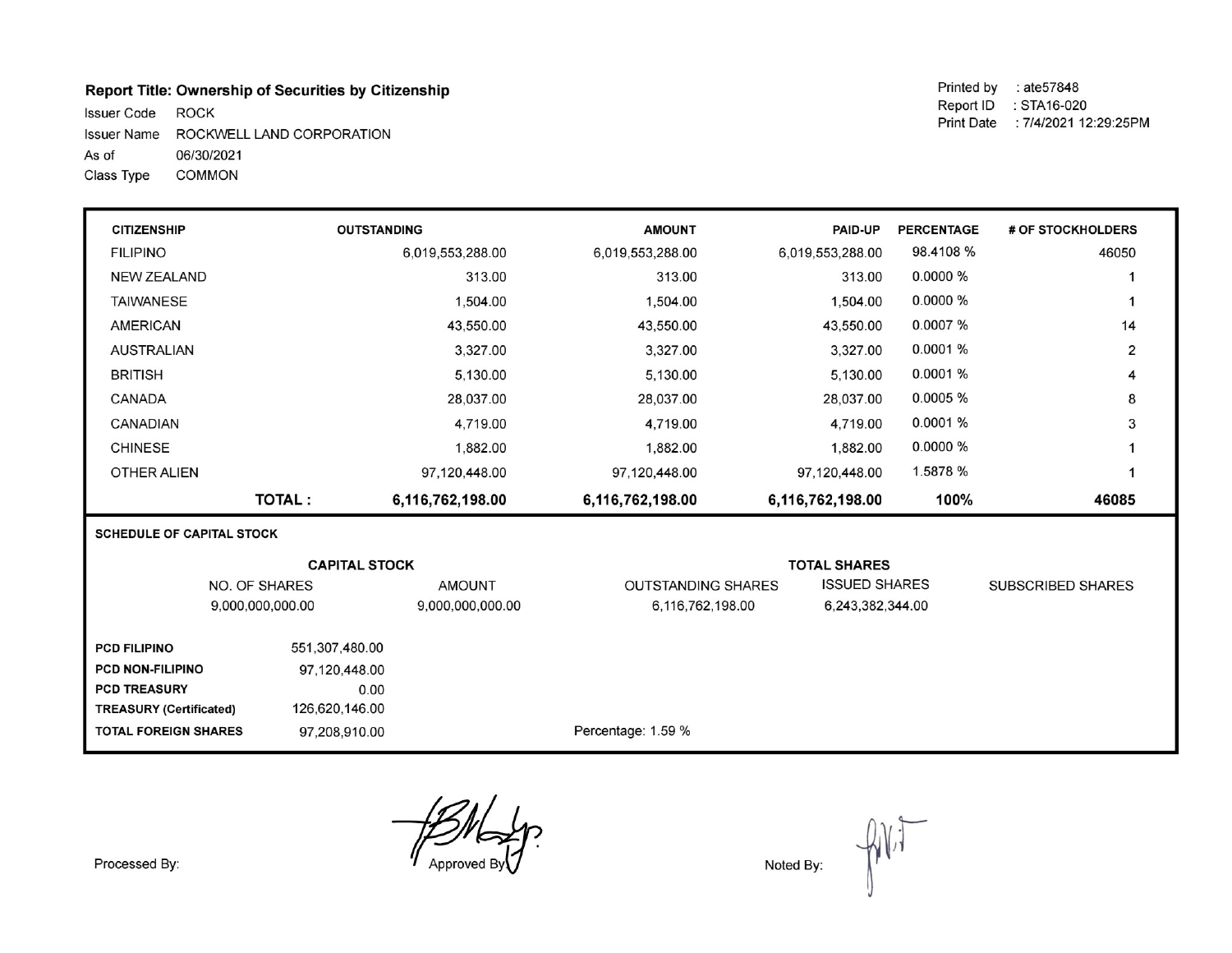| <b>SH NAME</b>                                       | OUTSTANDING SHARES | PERCENTAGE |
|------------------------------------------------------|--------------------|------------|
| 1 FIRST PHILIPPINE HOLDINGS CORPORATION              | 5,296,015,375.00   | 86.5820    |
| 2 PCD NOMINEE CORP - FILIPINO                        | 551,307,480.00     | 9.0131     |
| 3 PCD NOMINEE CORP - NON-FILIPINO                    | 97,120,448.00      | 1.5878     |
| 4 MANTES CORPORATION                                 | 32,373,508.00      | 0.5293     |
| 5 NESTOR J. PADILLA                                  | 15,000,001.00      | 0.2452     |
| 6 LUCIO W. YAN                                       | 1,136,324.00       | 0.0186     |
| 7 CHARLOTTE CUA CHENG                                | 886,422.00         | 0.0145     |
| 8 AVESCO MARKETING CORPORATION                       | 801,574.00         | 0.0131     |
| 9 B. P. INSURANCE AGENCY, INC.                       | 792,139.00         | 0.0130     |
| 10 MAKATI SUPERMARKET CORPORATION                    | 677,238.00         | 0.0111     |
| 11 CROSLO HOLDINGS CORPORATION                       | 584,297.00         | 0.0096     |
| 12 LAARNI NIEMAN ENRIQUEZ                            | 552,943.00         | 0.0090     |
| 13 JOSE IGNACIO A. CARLOS                            | 455,667.00         | 0.0074     |
| 14 LOZANO A. TAN                                     | 422,730.00         | 0.0069     |
| 15 VIRGILIO CACHERO FLORDELIZA                       | 398,550.00         | 0.0065     |
| 16 ANTONINO T. AQUINO &/OR EVELINA S. AQUINO         | 377,231.00         | 0.0062     |
| 17 BP INSURANCE AGENCY, INC.                         | 328,969.00         | 0.0054     |
| 18 FORESIGHT REALTY & DEVELOPMENT                    | 305,353.00         | 0.0050     |
| <b>CORPORATION</b>                                   |                    |            |
| 19 TEODORO OLIVARES GALLINERO                        | 266,331.00         | 0.0044     |
| 20 ONG TIONG                                         | 255,969.00         | 0.0042     |
| 21 ROBERTO REYES ALMAZORA                            | 246,150.00         | 0.0040     |
| 22 VICTOR B. GRUET                                   | 241,295.00         | 0.0039     |
| 23 LOURDY DELOSO TORRES                              |                    | 0.0037     |
|                                                      | 226,073.00         |            |
| 24 RODOLFO D.R. QUETUA JR.                           | 224,624.00         | 0.0037     |
| 25 RODOLFO VALDERRAMA &/OR TERESITA T.<br>VALDERRAMA | 210,633.00         | 0.0034     |
| 26 ROBERTO B. CATAHAN &/OR PERLA R.                  | 200,000.00         | 0.0033     |
| <b>CATAHAN</b>                                       |                    |            |
| 27 VICTORIA ONG                                      | 198,035.00         | 0.0032     |
| 28 THERESA LA'O ARGUELLES                            | 188,160.00         | 0.0031     |
| 29 INDUSTRIAL UNDERWRITERS AND                       | 179,043.00         | 0.0029     |
| <b>COMMERCIAL CORPORATION</b>                        |                    |            |
| 30 CELENVIMA HOLDINGS, INC.                          | 178,943.00         | 0.0029     |
| 31 BENITO T. KEH                                     | 177,279.00         | 0.0029     |
| 32 LEONISA CUAYO DELA LLANA                          | 170,859.00         | 0.0028     |
| 33 LUCIO W. YAN &/OR CLARA YAN                       | 169,092.00         | 0.0028     |
| 34 JOSE P. DE JESUS                                  | 167,572.00         | 0.0027     |
| 35 MILANI S. CAIMOL                                  | 162,000.00         | 0.0026     |
| 36 VICENTE A.S. MADRIGAL II                          | 158,425.00         | 0.0026     |
| 37 LUCIO YAN                                         | 155,001.00         | 0.0025     |
| 38 CRISPULO I. CRUSEM                                | 153,099.00         | 0.0025     |
| 39 RUSTICO CALINGO DE BORJA JR.                      | 152,758.00         | 0.0025     |
| 40 ERNESTO J. ZERRUDO                                | 152,079.00         | 0.0025     |
| 41 FIRST SOLID HOLDINGS & REALTY                     | 149,083.00         | 0.0024     |
| <b>CORPORATION</b>                                   |                    |            |
| <b>42 MARK ESTRADA TAN</b>                           | 144,585.00         | 0.0024     |
| 43 EUGENE S. CO                                      | 144,047.00         | 0.0024     |
| 44 GOLDEN ARCHES DEVELOPMENT                         | 144,021.00         | 0.0024     |
| <b>CORPORATION</b>                                   |                    |            |
| 45 FRANCISCO DIZON COLLANTES                         | 141,313.00         | 0.0023     |
| <b>46 EDMUND PENOLA CINCO</b>                        | 140,907.00         | 0.0023     |
| 47 MARTIN L. LOPEZ                                   | 133,201.00         | 0.0022     |
| 48 ORLANDO G. VALENZUELA                             | 130,522.00         | 0.0021     |
| 49 SEGUNDO D. GAMOLO                                 | 128,397.00         | 0.0021     |
| 50 LAZARO GENEVEO GELLE                              | 127,901.00         | 0.0021     |
| 51 NOLI M. SARMIENTO                                 | 126,424.00         | 0.0021     |
| 52 ERNESTO DIAZ IGLESIA                              | 124,139.00         | 0.0020     |
| 53 ANTONIO S. TANJANGCO                              | 123,516.00         | 0.0020     |
| 54 OSCAR M. LOPEZ                                    | 119,377.00         | 0.0020     |
|                                                      |                    |            |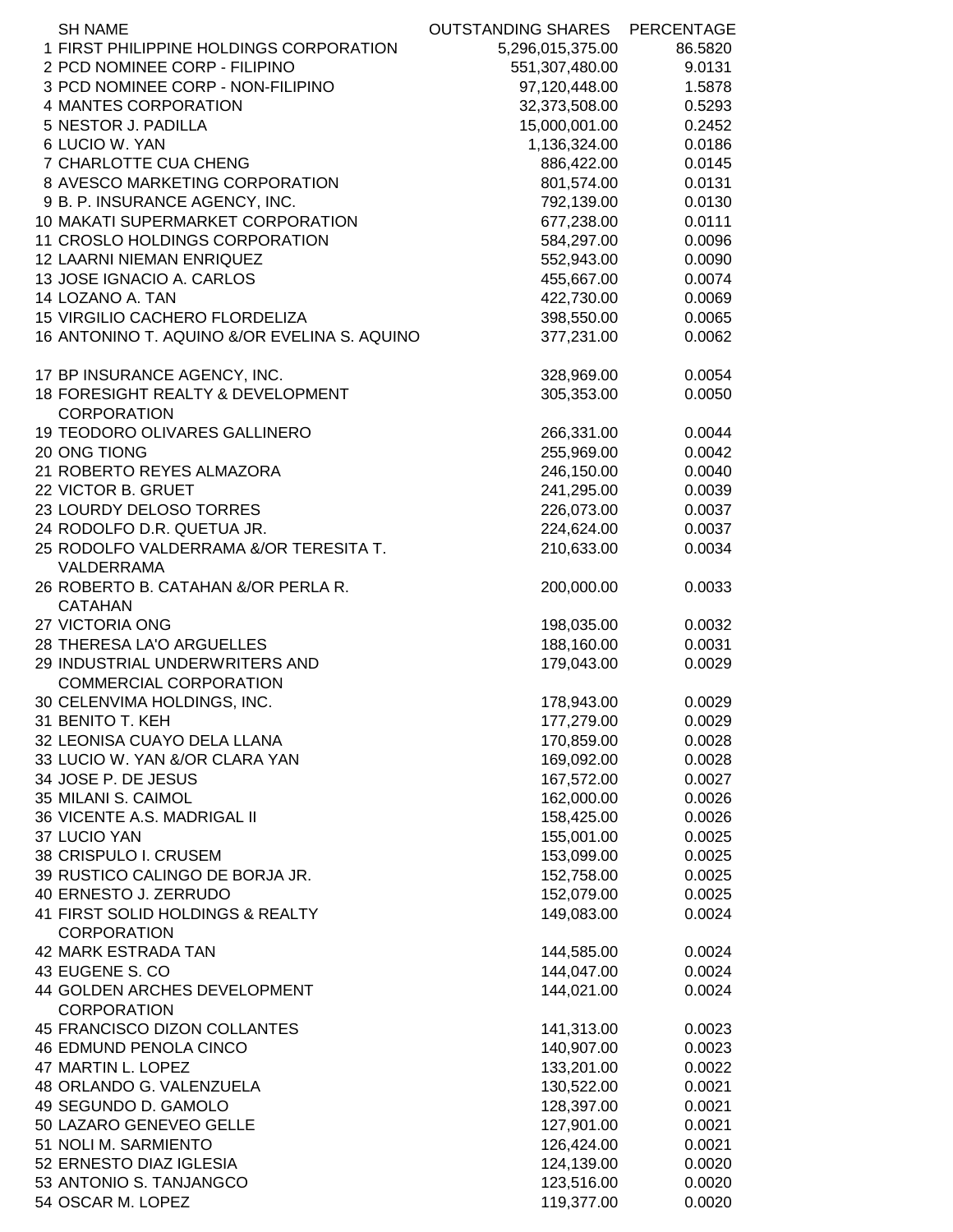| 55 RICARDO VELASCO BUENCAMINO              | 119,148.00 | 0.0019 |
|--------------------------------------------|------------|--------|
| 56 AUGUSTINIAN SISTERS OF OUR LADY OF      | 118,750.00 | 0.0019 |
| <b>CONSOLATION</b>                         |            |        |
| 57 WEE CHI P. ONG                          | 118,073.00 | 0.0019 |
| 58 MARCIAL C. PUNZALAN JR.                 | 116,482.00 | 0.0019 |
| 59 DAVID GO SECURITIES CORP.               | 116,315.00 | 0.0019 |
| 60 RAMON F. ACAYAN                         | 115,633.00 | 0.0019 |
| 61 MARIO P. POSA                           | 115,549.00 | 0.0019 |
| 62 GEORGE T. YANG                          | 108,501.00 | 0.0018 |
| 63 PHIMCO EMPLOYEES' PROVIDENT FUND        | 107,762.00 | 0.0018 |
| 64 ROSELLER A. MENDOZA                     | 105,483.00 | 0.0017 |
| 65 ALBERTO MENDOZA &/OR JEANIE MENDOZA     | 103,825.00 | 0.0017 |
| 66 DANIEL DOMINGO TAGAZA                   | 103,458.00 | 0.0017 |
| 67 JORGE AUSTRIA BENTA AND/OR ANGELINA     | 100,000.00 | 0.0016 |
| <b>GUNDRAN BENTA</b>                       |            |        |
| 68 GERARDO FEDERICO DELA PAZ               | 98,845.00  | 0.0016 |
| 69 JEFFRY LIZARDO CUAPIACO                 | 98,515.00  | 0.0016 |
| 70 WILFRIDO D.G. BERNARDO                  | 98,093.00  | 0.0016 |
| 71 GEORGE Q. GO &/OR SHIRLEY D. GO         | 95,235.00  | 0.0016 |
| 72 J. VIVENCIO G. PONCE                    | 95,052.00  | 0.0016 |
| 73 LIRIO P. AGUILA &/OR MA. THERESA AGUILA | 95,046.00  | 0.0016 |
| 74 ANTONIA P. GABRIEL                      | 95,046.00  | 0.0016 |
| 75 LIZA ROSE GALGANA SERRANO-DIANGSON      | 94,942.00  | 0.0016 |
| 76 RUBEN BITARE BENOSA                     | 94,390.00  | 0.0015 |
| 77 CLEMENS MONROY RIVERA                   | 94,347.00  | 0.0015 |
| 78 RICARDO L. LIM                          | 93,964.00  | 0.0015 |
| 79 GIL RECOLIZADO UDARBE                   | 93,856.00  | 0.0015 |
| 80 FULGENCIO FACTORAN                      | 93,000.00  | 0.0015 |
| 81 GREGORIO C. VIRTUCIO                    | 91,766.00  | 0.0015 |
| 82 LUCITO LEGASPI SANTOS                   | 91,669.00  | 0.0015 |
| 83 MANUEL M. GALVAN                        | 90,850.00  | 0.0015 |
| 84 ROLANDO GALLARDO PARADERO               | 89,891.00  | 0.0015 |
| 85 MA. JUDY S. GUTIERREZ                   | 89,672.00  | 0.0015 |
| 86 EDDIE L. HAO                            | 89,111.00  | 0.0015 |
| 87 WILFREDO AQUINO BAETIONG                | 89,057.00  | 0.0015 |
| 88 BEVERLY OBANA TABANG                    | 88,747.00  | 0.0015 |
| 89 EUGENE-JUDE DENNIS GERARD ENRIQUEZ      | 88,209.00  | 0.0014 |
| ALABANZA                                   |            |        |
| 90 MOTORTRADE NATIONWIDE CORPORATION       | 88,114.00  | 0.0014 |
| 91 ANGELITO E. BICOMONG                    | 87,310.00  | 0.0014 |
| 92 HILARIO S. PALARIS                      | 86,747.00  | 0.0014 |
| 93 RAUL S. BARROZO                         | 86,609.00  | 0.0014 |
| 94 LARRY RAMIREZ APUADA                    | 83,742.00  | 0.0014 |
| 95 ANTONIO C. OPPEN                        | 83,514.00  | 0.0014 |
| 96 ANTONIA S. NGU                          | 83,196.00  | 0.0014 |
| 97 BUENAVENTURA SALUDARES FLOREZA          | 82,457.00  | 0.0013 |
| 98 CARLOS T. BANTAY JR.                    | 81,474.00  | 0.0013 |
| 99 ANIANO IGUICO MERCADO JR.               | 80,619.00  | 0.0013 |
| 100 EDWIN B. LIM                           | 79,459.00  | 0.0013 |
|                                            |            |        |

Total 6,010,068,625.00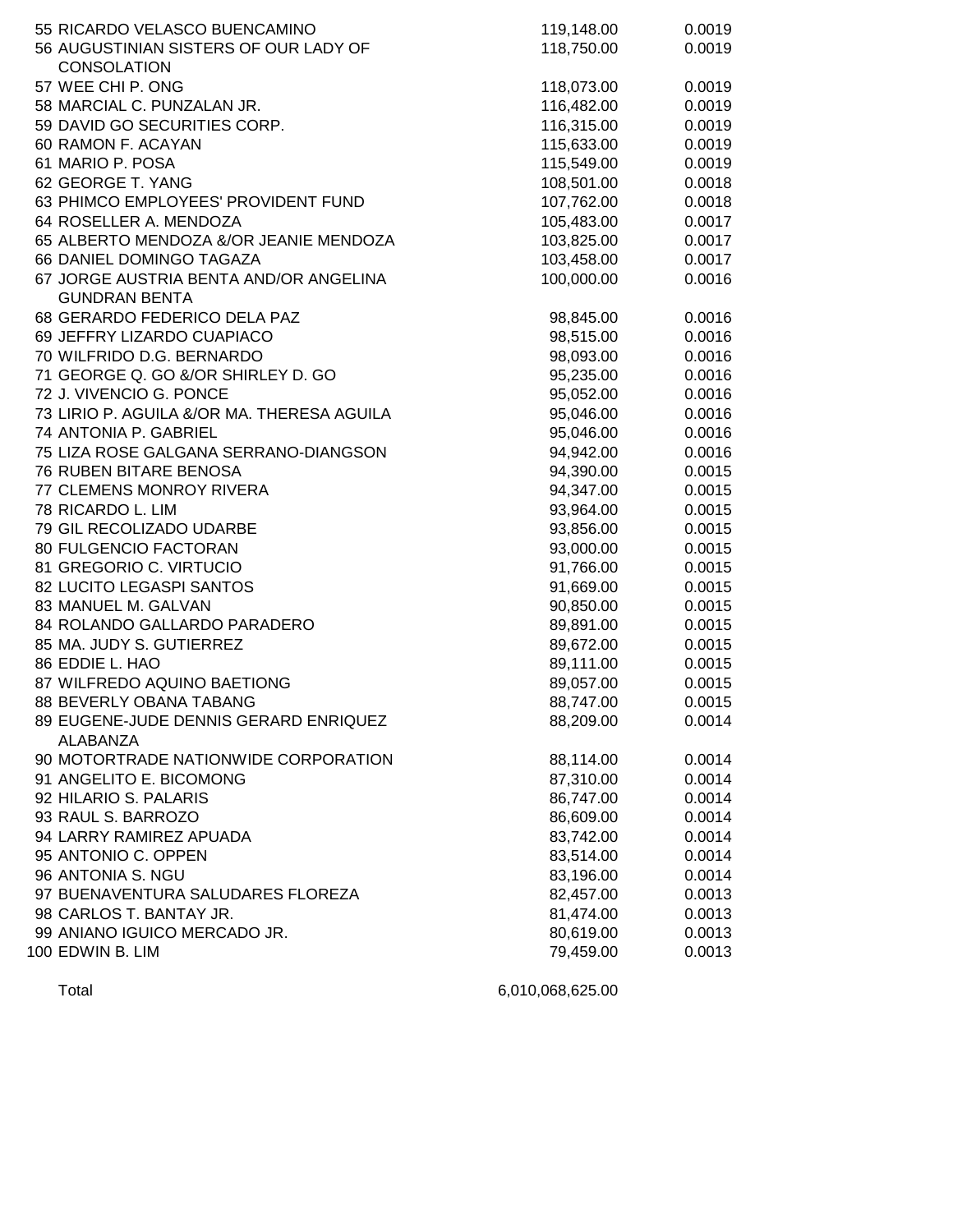## **OUTSTANDING BALANCES FOR A SPECIFIC COMPANY**

## Company Code - ROCK00000000

| Business Date: June 30, 2021                      |                 |
|---------------------------------------------------|-----------------|
| <b>BPNAME</b>                                     | <b>HOLDINGS</b> |
| UPCC SECURITIES CORP.                             | 160,472         |
| A & A SECURITIES, INC.                            | 704,506         |
| ABACUS SECURITIES CORPORATION                     | 14,367,604      |
| PHILSTOCKS FINANCIAL INC                          | 4,313,935       |
| A. T. DE CASTRO SECURITIES CORP.                  | 476,158         |
| ALL ASIA SECURITIES MANAGEMENT CORP.              | 10,900          |
| ALPHA SECURITIES CORP.                            | 609,982         |
| <b>BA SECURITIES, INC.</b>                        | 136,897         |
| AP SECURITIES INCORPORATED                        | 2,421,778       |
| ANSALDO, GODINEZ & CO., INC.                      | 2,388,588       |
| AB CAPITAL SECURITIES, INC.                       | 15,413,291      |
| SARANGANI SECURITIES, INC.                        | 79,340          |
| <b>SB EQUITIES, INC.</b>                          | 8,423,774       |
| ASIA PACIFIC CAPITAL EQUITIES & SECURITIES CORP.  |                 |
|                                                   | 110,150         |
| <b>ASIASEC EQUITIES, INC.</b>                     | 343,813         |
| <b>ASTRA SECURITIES CORPORATION</b>               | 540,871         |
| CHINA BANK SECURITIES CORPORATION                 | 150,474         |
| BELSON SECURITIES, INC.                           | 1,144,205       |
| BENJAMIN CO CA & CO., INC.                        | 3,444           |
| B. H. CHUA SECURITIES CORPORATION                 | 1,965           |
| JAKA SECURITIES CORP.                             | 443,804         |
| <b>BPI SECURITIES CORPORATION</b>                 | 23,703,037      |
| CAMPOS, LANUZA & COMPANY, INC.                    | 726,109         |
| SINCERE SECURITIES CORPORATION                    | 9,582           |
| <b>CENTURY SECURITIES CORPORATION</b>             | 392,906         |
| CTS GLOBAL EQUITY GROUP, INC.                     | 53,614,329      |
| VSEC.COM, INC.                                    | 4,309           |
| TRITON SECURITIES CORP.                           | 988,783         |
| PHILEO ALLIED SECURITIES (PHILIPPINES), INC.      | 25              |
| <b>IGC SECURITIES INC.</b>                        | 190,405         |
| <b>CUALOPING SECURITIES CORPORATION</b>           | 9,550           |
| DBP-DAIWA CAPITAL MARKETS PHILPPINES, INC.        | 4,858           |
| DAVID GO SECURITIES CORP.                         | 1,381,665       |
| DIVERSIFIED SECURITIES, INC.                      | 171,003         |
| E. CHUA CHIACO SECURITIES, INC.                   | 1,606,790       |
| EQUITABLE SECURIITES (PHILS.) INC.                | 28              |
| <b>EAST WEST CAPITAL CORPORATION</b>              | 5,181           |
| <b>EASTERN SECURITIES DEVELOPMENT CORPORATION</b> | 3,048,747       |
| EQUITIWORLD SECURITIES, INC.                      | 289,692         |
| EVERGREEN STOCK BROKERAGE & SEC., INC.            | 13,151,642      |
| FIRST ORIENT SECURITIES, INC.                     | 165,516,183     |
| FIRST INTEGRATED CAPITAL SECURITIES, INC.         | 28,267          |
| F. YAP SECURITIES, INC.                           | 1,394,395       |
| AURORA SECURITIES, INC.                           | 1,782,995       |
| <b>GLOBALINKS SECURITIES &amp; STOCKS, INC.</b>   | 839,838         |
| <b>JSG SECURITIES, INC.</b>                       | 30,418          |
| GOLDSTAR SECURITIES, INC.                         | 610,263         |
|                                                   |                 |
| GUILD SECURITIES, INC.                            | 101,009         |
| HDI SECURITIES, INC.                              | 3,329,527       |
| H. E. BENNETT SECURITIES, INC.                    | 226,234         |
| HIGHLAND SECURITIES PHIL., INC.                   | 47              |
| HK SECURITIES, INC.                               | 13,732          |
| I. ACKERMAN & CO., INC.                           | 131,191         |
| I. B. GIMENEZ SECURITIES, INC.                    | 88,726          |
| <b>INVESTORS SECURITIES, INC,</b>                 | 428,707         |
| IMPERIAL, DE GUZMAN, ABALOS & CO., INC.           | 163,646         |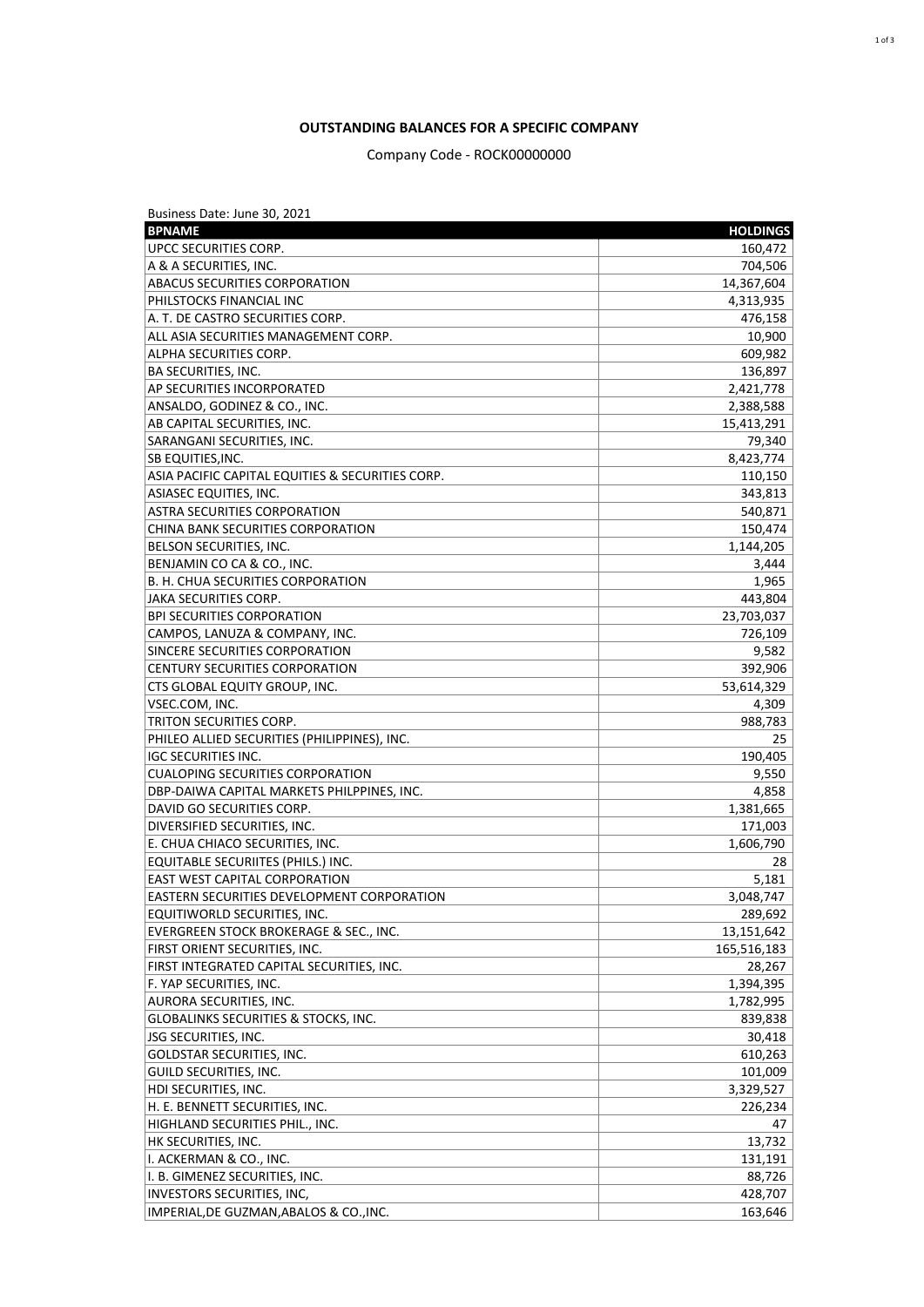| <b>BPNAME</b>                                                     | <b>HOLDINGS</b>         |
|-------------------------------------------------------------------|-------------------------|
| INTRA-INVEST SECURITIES, INC.                                     | 1,450,284               |
| ASIAN CAPITAL EQUITIES, INC.                                      | 15,032                  |
| J.M. BARCELON & CO., INC.                                         | 77,317                  |
| VALUE QUEST SECURITIES CORPORATION                                | 84,700                  |
| <b>STRATEGIC EQUITIES CORP.</b>                                   | 1,086,433               |
| LARRGO SECURITIES CO., INC.                                       | 753                     |
| LIPPO SECURITIES, INC.                                            | 31                      |
| LOPEZ, LOCSIN, LEDESMA & CO., INC.                                | 11,135                  |
| LUCKY SECURITIES, INC.                                            | 97,573                  |
| LUYS SECURITIES COMPANY, INC.                                     | 222,448                 |
| <b>MANDARIN SECURITIES CORPORATION</b>                            | 352,809                 |
| MARINO OLONDRIZ Y CIA                                             | 935                     |
| COL Financial Group, Inc.                                         | 21,460,470              |
| DA MARKET SECURITIES, INC.                                        | 216,812                 |
| MERCANTILE SECURITIES CORP.                                       | 129,586                 |
| MERIDIAN SECURITIES, INC.                                         | 512,638                 |
| MDR SECURITIES, INC.                                              | 265,163                 |
| REGIS PARTNERS, INC.                                              | 9,638                   |
| MOUNT PEAK SECURITIES, INC.                                       | 45,314                  |
| NEW WORLD SECURITIES CO., INC.                                    | 179,522                 |
| OPTIMUM SECURITIES CORPORATION                                    | 1,697,997               |
| RCBC SECURITIES, INC.                                             | 627,728                 |
| PAN ASIA SECURITIES CORP.                                         | 1,110,071               |
| PAPA SECURITIES CORPORATION                                       | 10,448,713              |
| MAYBANK ATR KIM ENG SECURITIES, INC.                              | 3,752,522               |
| PLATINUM SECURITIES, INC.                                         | 50,338                  |
| PNB SECURITIES, INC.                                              | 2,365,406               |
| PREMIUM SECURITIES, INC.                                          | 544,699                 |
| PRYCE SECURITIES, INC.                                            | 13,361                  |
| SALISBURY BKT SECURITIES CORPORATION                              | 18,272                  |
| <b>QUALITY INVESTMENTS &amp; SECURITIES CORPORATION</b>           | 2,077,037               |
| R & L INVESTMENTS, INC.                                           | 3,982                   |
| ALAKOR SECURITIES CORPORATION                                     | 14,585                  |
| R. COYIUTO SECURITIES, INC.                                       | 514,468                 |
| REGINA CAPITAL DEVELOPMENT CORPORATION                            | 480,369                 |
| R. NUBLA SECURITIES, INC.                                         | 4,656,385               |
| AAA SOUTHEAST EQUITIES, INCORPORATED                              | 127,826                 |
| R. S. LIM & CO., INC.                                             | 2,947,771               |
| RTG & COMPANY, INC.                                               | 2,253,460               |
| S.J. ROXAS & CO., INC.                                            | 124,902                 |
| SECURITIES SPECIALISTS, INC.                                      | 14,038                  |
| FIDELITY SECURITIES, INC.                                         | 241,815                 |
| SUMMIT SECURITIES, INC.                                           | 49,723,997              |
| STANDARD SECURITIES CORPORATION<br>SUPREME STOCKBROKERS, INC      | 1,515,374               |
| TANSENGCO & CO., INC.                                             | 5,003                   |
| THE FIRST RESOURCES MANAGEMENT & SECURITIES CORP.                 | 2,268,636<br>144,413    |
| TOWER SECURITIES, INC.                                            |                         |
| TRANS-ASIA SECURITIES, INC.                                       | 8,188,966<br>6,801      |
| APEX PHILIPPINES EQUITIES CORPORATION                             | 20,848                  |
| TRENDLINE SECURITIES CORPORATION                                  | 2,350                   |
| UCPB SECURITIES, INC.                                             | 422,854                 |
| UOB KAY HIAN SECURITIES (PHILS.), INC.                            | 475,000                 |
|                                                                   |                         |
| E.SECURITIES, INC.<br>VENTURE SECURITIES, INC.                    | 41,613<br>1,604,834     |
|                                                                   |                         |
| FIRST METRO SECURITIES BROKERAGE CORP.<br>WEALTH SECURITIES, INC. | 13,491,071<br>4,010,248 |
| WESTLINK GLOBAL EQUITIES, INC.                                    | 938,328                 |
| BERNAD SECURITIES, INC.                                           | 26,612                  |
| WONG SECURITIES CORPORATION                                       | 844                     |
| YAO & ZIALCITA, INC.                                              | 1,206,578               |
| YU & COMPANY, INC.                                                | 1,315,429               |
| <b>BDO SECURITIES CORPORATION</b>                                 | 7,432,987               |
|                                                                   |                         |